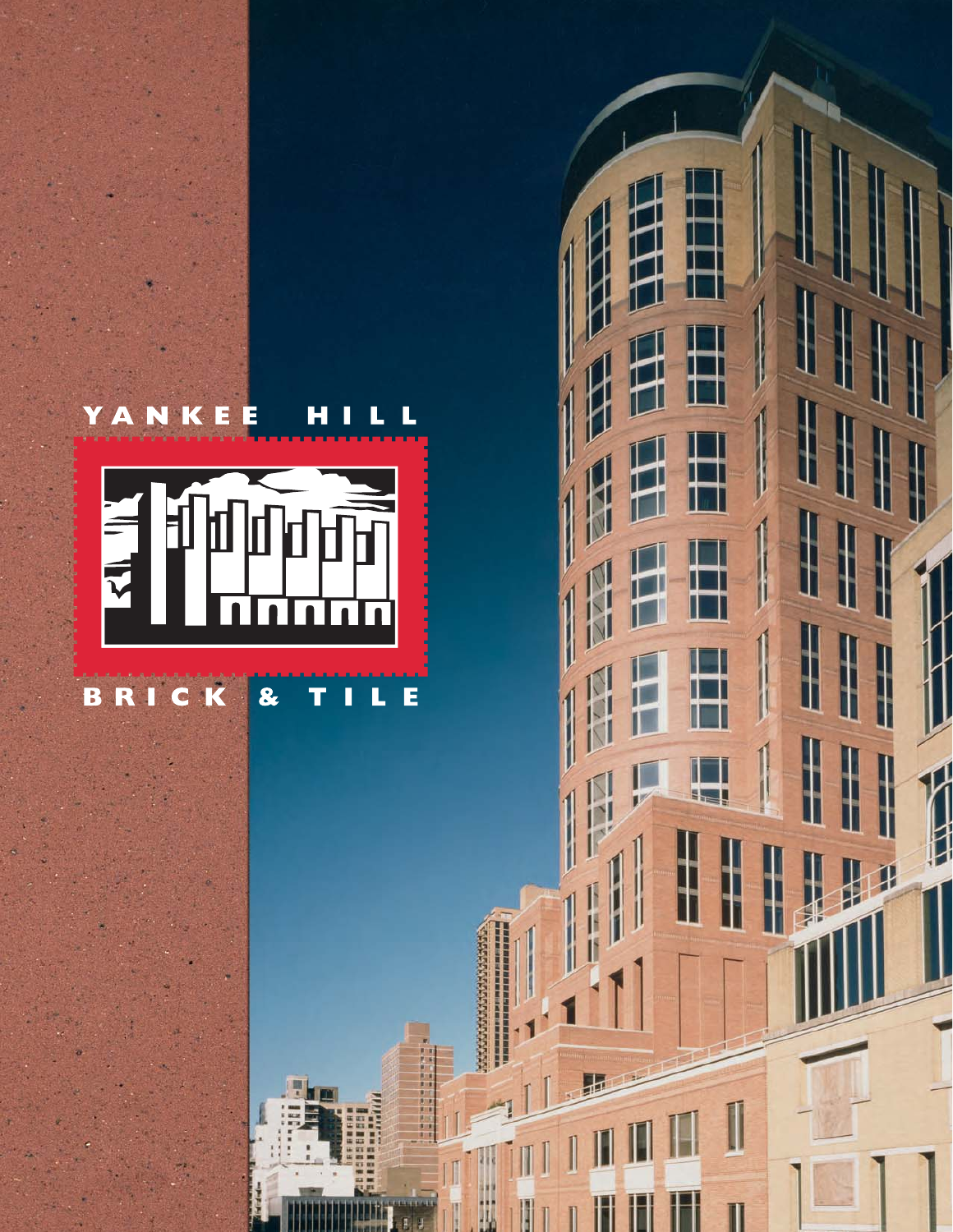Commercial





Yankee Hill Brick and Tile offers a wide array of rich, vibrant colors, and textures. With our unsurpassed blending capabilities we also offer you the design flexibility to use any combination of our standard colors and textures in any of our available sizes. When architects think Yankee Hill Brick, they think color. Comments like, "We knew exactly what color we wanted. And that's exactly what we got" are typical. You can choose as few as 10% of one type brick blended seamlessly with as many as four others. This gives architects a choice of colors far beyond the ordinary. We also understand the need for shapes that extend the design range of masonry and have the expertise to satisfy your needs in that arena as well.

## **Commercial Colors**



For brick with smooth and velour faces, Yankee Hill brick meet the ASTM C216, SW, FBX specification, otherwise ASTM C216, SW, FBA applies.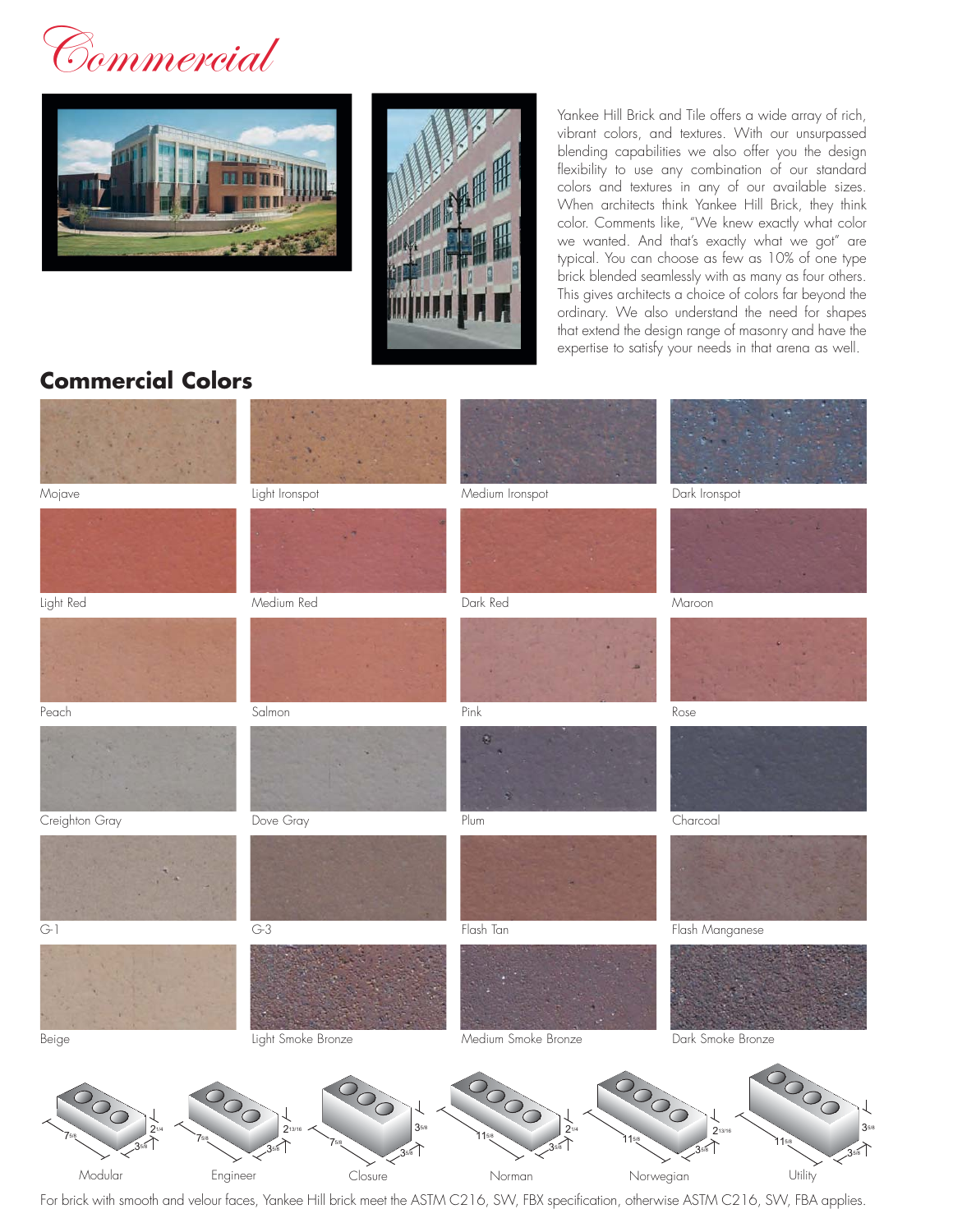



If your project needs pavers, Yankee Hill Brick and Tile has ten colors to match our face brick. We offer pavers in modular, split and true sizes.

## **Paver Colors**



Yankee Hill brick meet the ASTM C902, SX, Type 1, Application PX.